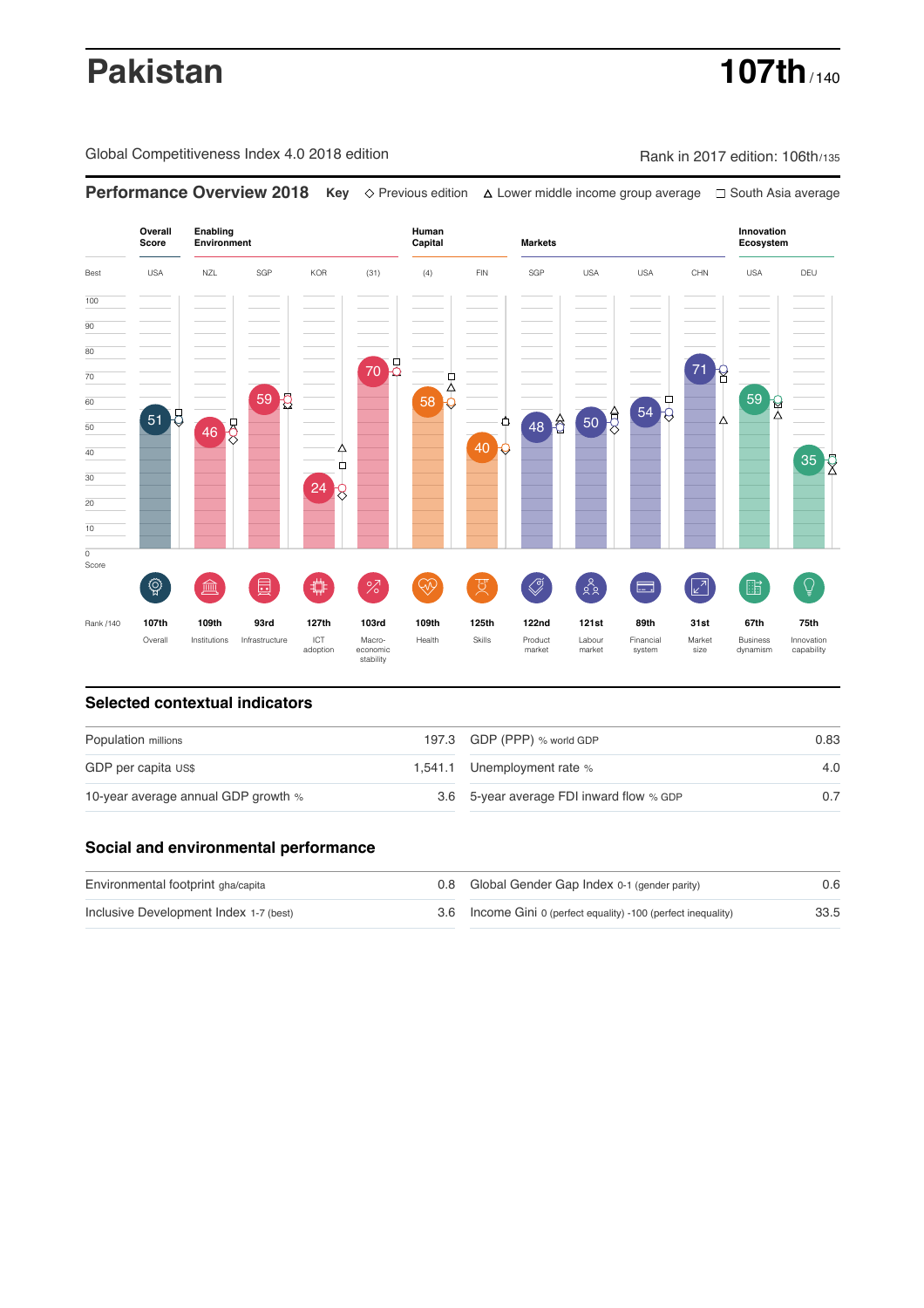# **Pakistan 107th**/140

| <b>Index Component</b>                                                   | Value    | Score *                  | Rank/140     | <b>Best Performer</b>       |
|--------------------------------------------------------------------------|----------|--------------------------|--------------|-----------------------------|
| 寙<br>Pillar 1: Institutions 0-100 (best)                                 |          | 46.3 ↑                   | 109          | <b>New Zealand</b>          |
| 1.01 Organized crime 1-7 (best)                                          | 3.8      | 45.9 ↑                   | 121          | Finland                     |
| 1.02 Homicide rate /100,000 pop.                                         | 4.4      | 86.8 ↑                   | 84           | Multiple (9)                |
| 1.03 Terrorism incidence 0 (very high) -100 (no incidence)               | 0.0      | 0.0                      | 140          | Multiple (24)               |
| 1.04 Reliability of police services 1-7 (best)                           | 3.7      | 45.2 ↑                   | 100          | Finland                     |
| 1.05 Social capital 0-100 (high)                                         | 45.9     | 45.9 $\uparrow$          | 105          | Australia                   |
| 1.06 Budget transparency 0-100 (best)                                    | 50.0     | $50.0 =$                 | 77           | Multiple (2)                |
| 1.07 Judicial independence 1-7 (best)                                    | 3.8      | 46.7 ↑                   | 70           | Finland                     |
| 1.08 Efficiency of legal framework in challenging regulations 1-7 (best) | 3.8      | 46.3 ↑                   | 46           | Finland                     |
| 1.09 Freedom of the press 0-100 (worst)                                  | 43.2     | 56.8 ↑                   | 112          | Norway                      |
| 1.10 Burden of government regulation 1-7 (best)                          | 3.8      | 45.9 ↑                   | 46           | Singapore                   |
| 1.11 Efficiency of legal framework in settling disputes 1-7 (best)       | 3.8      | 46.5 ↑                   | 62           | Singapore                   |
| 1.12 E-Participation Index 0-1 (best)                                    | 0.50     | $50.0 \text{ } \Upsilon$ | 103          | Multiple (3)                |
| 1.13 Future orientation of government 1-7 (best)                         | 3.9      | 47.9 ↑                   | 53           | Singapore                   |
| 1.14 Incidence of corruption 0-100 (best)                                | 32.0     | $32.0 =$                 | 99           | New Zealand                 |
| 1.15 Property rights 1-7 (best)                                          | 3.9      | 47.8 ↑                   | 105          | Finland                     |
| 1.16 Intellectual property protection 1-7 (best)                         | 3.9      | 47.8 ↑                   | 83           | Finland                     |
| 1.17 Quality of land administration 0-30 (best)                          | 7.6      | $25.3$ ↑                 | 117          | Singapore                   |
| 1.18 Strength of auditing and reporting standards 1-7 (best)             | 3.9      | 47.8 ↑                   | 113          | Finland                     |
| 1.19 Conflict of interest regulation 0-10 (best)                         | 6.3      | 63.0 ↑                   | 45           | Multiple (2)                |
| 1.20 Shareholder governance 0-10 (best)                                  | 8.0      | $80.0 =$                 | 5            | Kazakhstan                  |
| 囩<br>Pillar 2: Infrastructure 0-100 (best)                               |          | 59.0 ↑                   | 93           | Singapore                   |
| 2.01 Road connectivity index 0-100 (best)                                | 66.9     | $66.9 =$                 | 62           | <b>United States</b>        |
| 2.02 Quality of roads 1-7 (best)                                         | 3.9      | 49.1 $\sqrt{ }$          | 69           | Singapore                   |
| 2.03 Railroad density km of roads/square km                              | 11.6     | $29.1 =$                 | 52           | Multiple (20)               |
| 2.04 Efficiency of train services 1-7 (best)                             | 3.8      | 46.4 $\uparrow$          | 52           | Switzerland                 |
|                                                                          | 98,082.1 | 62.2 $\sqrt{ }$          | 41           |                             |
| 2.05 Airport connectivity score                                          |          |                          | 89           | Multiple (8)                |
| 2.06 Efficiency of air transport services 1-7 (best)                     | 4.1      | 52.3 $\uparrow$          |              | Singapore                   |
| 2.07 Liner Shipping Connectivity Index 0-157.1 (best)                    | 33.4     | 33.4 $\downarrow$        | 49           | Multiple (4)                |
| 2.08 Efficiency of seaport services 1-7 (best)                           | 4.1      | $51.3$ ↑                 | 69           | Singapore                   |
| 2.09 Electrification rate % pop.                                         | 73.6     | 73.6 ↑                   | 109          | Multiple (66)               |
| 2.10 Electric power transmission and distribution losses % output        | 17.1     | 86.3 ↑                   | 105          | Multiple (9)                |
| 2.11 Exposure to unsafe drinking water % pop.                            | 34.3     | 67.0 ↑                   | 112          | Multiple (23)               |
| 2.12 Reliability of water supply 1-7 (best)                              | 4.0      | 49.7 ↑                   | 102          | Switzerland                 |
| ₩<br>Pillar 3: ICT adoption 0-100 (best)                                 |          | $23.6$ ↑                 | 127          | Korea, Rep.                 |
| 3.01 Mobile-cellular telephone subscriptions /100 pop.                   | 73.4     | 61.1 $\uparrow$          | 126          | Multiple (68)               |
| 3.02 Mobile-broadband subscriptions /100 pop.                            | 24.7     | n/a                      | 119          | <b>United Arab Emirates</b> |
| 3.03 Fixed-broadband Internet subscriptions /100 pop.                    | 0.9      | $1.9$ ↑                  | 109          | Switzerland                 |
| 3.04 Fibre Internet subscriptions /100 pop.                              | 0.0      | n/a                      | 99           | Korea, Rep.                 |
| 3.05 Internet users % pop.                                               | 15.5     | 15.5 $\uparrow$          | 126          | Iceland                     |
| <sup>%</sup> Pillar 4: Macroeconomic stability 0-100 (best)              |          | 69.6 $\sqrt{ }$          | 103          | Multiple (31)               |
| 4.01 Inflation annual % change                                           | 3.5      | $100.0 =$                | $\mathbf{1}$ | Multiple (74)               |
| 4.02 Debt dynamics 0-100 (best)                                          | 39.1     | $39.1 +$                 | 124          | Multiple (36)               |
| ₩<br>Pillar 5: Health 0-100 (best)                                       |          | 58.2 ↑                   | 109          | Multiple (4)                |
| 5.01 Healthy life expectancy years                                       | 58.6     | 58.2 ↑                   | 108          | Multiple (4)                |
|                                                                          |          |                          |              |                             |
| 섯<br>Pillar 6: Skills 0-100 (best)                                       |          | $39.9 +$                 | 125          | <b>Finland</b>              |
| 6.01 Mean years of schooling Years                                       | 5.2      | $34.6 =$                 | 121          | Finland                     |
| 6.02 Extent of staff training 1-7 (best)                                 | 4.0      | 49.3 ↑                   | 64           | Switzerland                 |
| 6.03 Quality of vocational training 1-7 (best)                           | 3.8      | 46.1 ↑                   | 90           | Switzerland                 |
| 6.04 Skillset of graduates 1-7 (best)                                    | 4.3      | 54.8 个                   | 51           | Switzerland                 |
| 6.05 Digital skills among population 1-7 (best)                          | 4.1      | 52.2 $\uparrow$          | 75           | Sweden                      |
| 6.06 Ease of finding skilled employees 1-7 (best)                        | 4.2      | 54.0 个                   | 63           | <b>United States</b>        |
| 6.07 School life expectancy Years                                        | 8.6      | 47.7 ተ                   | 134          | Multiple (9)                |
| 6.08 Critical thinking in teaching 1-7 (best)                            | 3.8      | 46.5 ↑                   | 42           | <b>United States</b>        |
| 6.09 Pupil-to-teacher ratio in primary education Ratio                   | 47.6     | $5.9 \downarrow$         | 131          | Multiple (6)                |